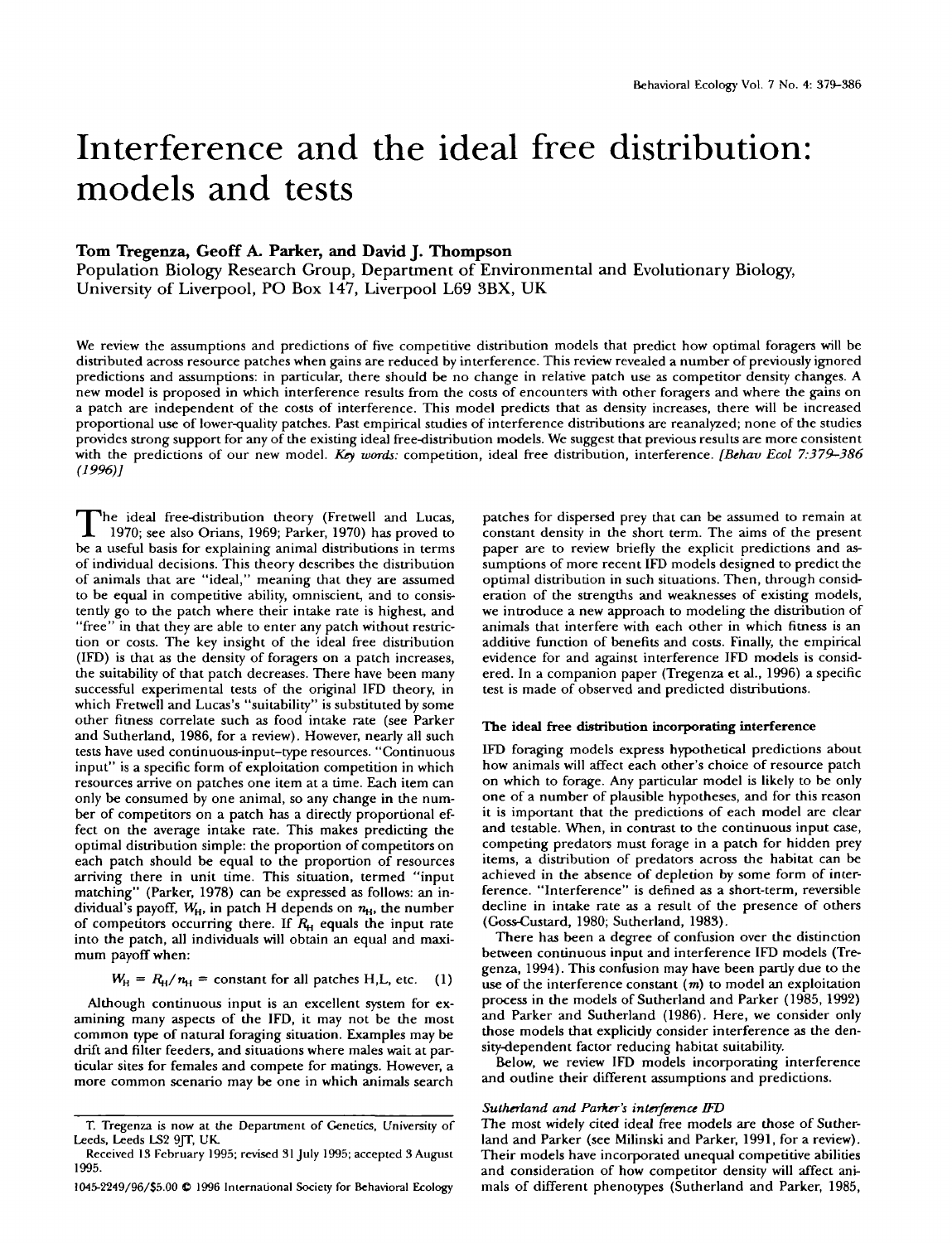1992; Parker and Sutherland, 1986). The basis for these models is Sutherland's original interference IFD formulation (Sutherland, 1983). Sutherland proposed that interference could be incorporated into the IFD by using Hassell and Varley's (1969) interference constant, *m.* He suggested that interference modifies the effect of competitor density such that the fitness of a competitor in patch H is:

$$
W_{\rm H} = Q_{\rm H} / n_{\rm H} = \text{constant} \qquad \text{for all patches H, L, etc. (2)}
$$

*QH* is the rate of resource uptake of a solitary forager in patch H, relating to both search efficiency and patch quality. The interference constant, *m,* determines the proportion of competitors on each patch. As *m* increases from zero, a greater proportion of competitors will be found on poorer patches.

There have been a number of attempts to apply IFD theory to interference situations. Unfortunately, most of these have been studies in which the theory has been used in an attempt to explain the observed distribution, without prior consideration of the type of data required (Tregenza, 1994, 1995) Nevertheless, several studies have claimed to show support for the theory, and several others were deemed to support unequal competitor versions by Parker and Sutherland (1986).

In reviewing the evidence for and against the IFD as applied to noncontinuous input situations, it is worth distinguishing between evidence that is simply consistent with an IFD (weak evidence) and evidence that can be considered to lend more concrete support (strong evidence). Results that could be considered strong evidence in favor of the theory need to show that at least one of the theory's predictions has been fulfilled that is distinct from the predictions of other models. There are a number of unique predictions made by the Sutherlandand-Parker-type IFD (hereafter referred to as the SP model) that could be considered to fall into this category.

*Strong evidence for the SP ideal free interference model* According to the Sutherland (1983) model, in interference situations, the level of *m* dictates the type of distribution. Also note that Equation 2 is essentially a multiplicative formulation for payoffs and can be rearranged for patches H and L as:

$$
Q_{\rm H}/Q_{\rm L} = n_{\rm L}^{-m}/n_{\rm H}^{-m} = (n_{\rm H}/n_{\rm L})^{m},
$$
  
[log( $Q_{\rm H}/Q_{\rm L}$ )]/m = log( $n_{\rm H}/n_{\rm L}$ ). (3)

Since  $Q_H$ ,  $Q_L$ , and *m* are constants, the IFD predicts that the ratio of number of animals on patches remains constant as the total number of competitors  $(n_H + n_L)$  increases. A graph of *y =* proportion of foragers using the better patch against  $x =$  the total number of foragers will have a gradient of zero and an intercept dependent on the strength of interference  $(m)$  and the relative (but not absolute) values of  $Q$  in the two patches. This is a prediction of the IFD that has proved to be accurate in continuous input studies, but it has yet to be tested in an interference situation, except in the companion paper (Tregenza et al., 1996).

Proponents of the SP model (e.g., Sutherland, 1983; Milinski and Parker, 1991) have pointed out that it can be used to predict the optimal distribution using gain-rate data, and this can then be compared to the observed distribution. This has been done on numerous occasions for continuous input studies, where the values of Q and *m* are known in advance (see Milinski and Parker, 1991, for review). However, it has never been applied to an interference situation because the intrinsic value of each patch and the effect of interference must be determined by observation of gain rates at different competitor densities (but see Tregenza et al., 1996).

The IFD for interference situations across two patches (H, L) can be predicted analytically after the parameters *m* and Q have been derived from the data. Note that from Equation 2, we have for patches H, L:

$$
\log W_{\rm H} = \log Q_{\rm H} - m \log n_{\rm H} = \log Q_{\rm L} - m \log n_{\rm L} \quad (4)
$$

If an observer measures intake rates in H and L at different equilibrium population densities, the plots of log gain rates (log *W)* against log competitor density (log n) for the two patches should have identical gradients (equal to *m).* Their intercepts on log W at  $n = 1$  should equal the maximum log intake rates (log  $Q_H$ , log  $Q_L$ ), achieved at  $n = 1$  when there is no competition. Provided that the gradients  $m_H$ ,  $m_I$  can be shown not to differ significantly, a pooled value for *m* can be calculated.

The values for  $m$ ,  $Q_H$ , and  $Q_L$  thus derived can then be used to predict the IFD as follows. Let constant  $c =$  the calculated value of  $[\log (Q_H/Q_L)]/m$ , and let  $N = n_H + n_L =$  the number of competitors in the two-patch system. From Equation 3, we obtain:

$$
n_{\rm H} = N/(10^{-c} + 1), \tag{5}
$$

$$
n_{\rm L} = N/(10^{\rm c} + 1). \tag{6}
$$

The two-patch distribution thus predicted can be compared with the obtained distribution. In principle, the analysis can be expanded to more than two patches.

The Parker and Sutherland (1986) unequal competitor IFD predicts that if payoffs to one phenotype relative to those of other phenotypes vary between patches, then animals of that phenotype will be found in the patches in which their relative gain rate is highest (the truncated phenotype distribution). If relative payoffs are changed either experimentally or by some environmental disturbance, then competitors are predicted to change their distribution accordingly.

*Weak eindence for the SP ideal free interference model.* There are a number of less-specific results that have been used to demonstrate support for the IFD. Some of these test predictions and some test assumptions. These are distinct from the points above because they do not rule out other potential distributions. They are mainly useful if they are found not to have been fulfilled, since it is then clear that the distribution is not consistent with the model's predictions.

For equal competitors, competitor distribution is proportional to resource distribution. This would be strong evidence for an IFD in a continuous input situation because it can be assumed that mean intake rates are then equal across patches. However, in an interference situation, without measuring individual intake rates, we cannot be sure that intake rates are the same across patches.

For equal competitors, intake rates are the same across patches of different value. This is consistent with an interference or continuous input IFD, but could also be due to intake rate being limited by factors other than interference. To be sure that interference is responsible, gain rates at different competitor densities need to be equal in different patches, and the interference constant, *m,* must not differ across patches.

For unequal competitors, average gain rate is higher in better patches. This has been used in support of an unequal competitor IFD, or where territoriality is obvious, in support of an ideal despotic distribution (Fretwell, 1972). However, because this evidence is consistent with several IFD models, it cannot be considered strong support for any one.

## *IFD for competition arising by pairwise interactions*

As an alternative to the SP models, Korona (1989) has suggested diat an unequal competitor IFD can be modeled by considering that randomly chosen pairs of individuals from the same patch compete over resource items. However, if we consider equal competitors, the model is identical to the original IFD model and cannot be readily applied to interference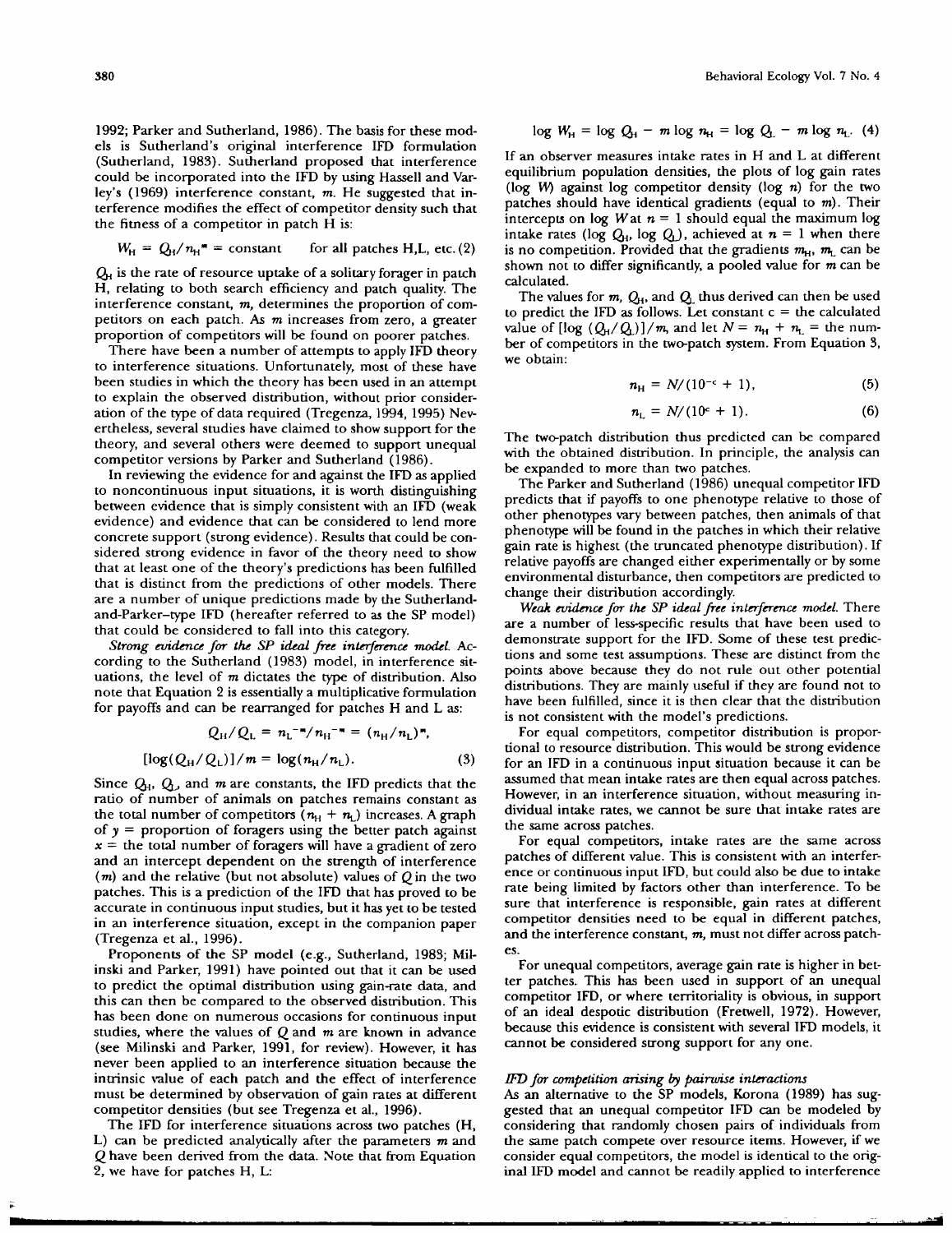situations where intake rate is limited by search time as well as by competitor density.

### *Kleptoparasitic models*

In many animals, one of the main sources of interference is loss of prey items to conspecifics. Parker and Sutherland (1986) modeled this situation using a system in which there is a dominance hierarchy of phenotypes and competitors steal food from their subordinates. An individual's payoffs increase with the number of subordinates and decrease with the number of dominants in a patch. The model does not account for reduction in average prey intake rate due to competition; prey are reallocated according to dominance, but average intake remains constant. Parker and Sutherland (1986) could obtain no stable distribution with this model (see also Pulliam and Caraco, 1984).

### *IFD-based rates of transition between behavioral states*

Holmgren (1995) and Moody and Houston (1995) suggest models that make predictions about distribution between patches by seeking an equilibrium dictated by the number of foragers engaged in three activities: searching, handling, and interacting with competitors. In Holmgren's model, the rate of transition between activities is a function of the density of predators engaged in each activity, the time taken to handle each item of prey or to engage in an interaction, and the rate of encounters with prey. Moody and Houston (following Ruxton et al., 1992) base their model on an analogy with chemical-reaction kinetics in which the reactants are the group of foragers and their prey. Holmgren's model assumes that competitors differ in their relative abilities, whereas Moody and Houston restrict consideration to equal competitors. Although Holmgren does not discuss the underlying predictions of his model when competitors are equal, both models predict that at low densities all competitors occupy the better patch; as density increases, an increasing proportion of competitors use the poorer patch.

#### *The ideal despotic distribution*

The ideal despotic distribution (IDD) was proposed by Fretwell (1972) to describe any distribution in which animals guard resources. The IDD assumes that the profitability of a patch to a newcomer is a function of the profitability of the patch to incumbent individuals multiplied by a density-dependent factor that reflects the advantage of holding a territory. Several authors investigating animal distributions have found evidence of despotic behavior and higher gain rates for competitors on better patches. Often these results have been deemed to be evidence in favor of the IDD, but similar effects are generated by the unequal competitor **IFD.**

#### **Benefit-cost model for competitive distribution**

We now suggest a model that assumes that interference manifests itself through a cost incurred when two competitors meet. It is essentially an additive formulation for payoffs. As in the previous models, the environment consists of two patches for computational simplicity, although more patches could be considered without affecting the qualitative predictions of the model. Individuals are considered to be competitively equal. Individual intake on a patch,  $W_i$ , is determined by the resource density on the patch, the predator's searching efficiency, and costs incurred through encounters with other foragers. Costs are in undefined units, equivalent to lost prey items. The basis of the model can be expressed algebraically:

$$
W_{\rm H} = SD_{\rm H} - ZI_{\rm H}(n_{\rm H}), \qquad (7)
$$

where  $W_H$  = individual gain rate on patch H,  $D_H$  = resource

density on patch H,  $S =$  search efficiency (rate at which predator would encounter the prey if just one prey item were present on the patch),  $I_H$  ( $n_H$ ) = rate of interference interactions per individual on patch H, a function of  $n<sub>H</sub>$ , and  $Z = \text{cost of}$ each interaction measured in terms of equivalence to prey items. Note that  $SD<sub>H</sub>$  is formally equivalent to  $Q<sub>H</sub>$  (as in Equation 2); we separate resource density and search efficiency so that they can be measured directly in empirical studies. Therefore, with two patches, H and L, at the evolutionarily

thus

stable state:

$$
\mathcal{L}^{\mathcal{L}}(\mathcal{L}^{\mathcal{L}}(\mathcal{L}^{\mathcal{L}}(\mathcal{L}^{\mathcal{L}}(\mathcal{L}^{\mathcal{L}}(\mathcal{L}^{\mathcal{L}}(\mathcal{L}^{\mathcal{L}}(\mathcal{L}^{\mathcal{L}}(\mathcal{L}^{\mathcal{L}}(\mathcal{L}^{\mathcal{L}}(\mathcal{L}^{\mathcal{L}}(\mathcal{L}^{\mathcal{L}}(\mathcal{L}^{\mathcal{L}}(\mathcal{L}^{\mathcal{L}}(\mathcal{L}^{\mathcal{L}}(\mathcal{L}^{\mathcal{L}}(\mathcal{L}^{\mathcal{L}}(\mathcal{L}^{\mathcal{L}}(\mathcal{L}^{\mathcal{L}}(\mathcal{L}^{\mathcal{L}}(\mathcal{L}^{\mathcal{L}}(\mathcal{L}^{\mathcal{L}}(\mathcal{L}^{\mathcal{L}}(\mathcal{L}^{\mathcal{L}}(\mathcal{L}^{\mathcal{L}}(\mathcal{L}^{\mathcal{L}}(\mathcal{L}^{\mathcal{L}}(\mathcal{L}^{\mathcal{L}}(\mathcal{L}^{\mathcal{L}}(\mathcal{L}^{\mathcal{L}}(\mathcal{L}^{\mathcal{L}}(\mathcal{L}^{\mathcal{L}}(\mathcal{L}^{\mathcal{L}}(\mathcal{L}^{\mathcal{L}}(\mathcal{L}^{\mathcal{L}}(\mathcal{L}^{\mathcal{L}}(\mathcal{L}^{\mathcal{L}}(\mathcal{L}^{\mathcal{L}}(\mathcal{L}^{\mathcal{L}}(\mathcal{L}^{\mathcal{L}}(\mathcal{L}^{\mathcal{L}}(\mathcal{L}^{\mathcal{L}}(\mathcal{L}^{\mathcal{L}}(\mathcal{L}^{\mathcal{L}}(\mathcal{L}^{\mathcal{L}}(\mathcal{L}^{\mathcal{L}}(\mathcal{L}^{\mathcal{L}}(\mathcal{L}^{\mathcal{L}}(\mathcal{L}^{\mathcal{L}}(\mathcal{L}^{\mathcal{L}}(\mathcal{L}^{\mathcal{L}}(\mathcal{L}^{\mathcal{L}}(\mathcal{L}^{\mathcal{L}}(\mathcal{L}^{\mathcal{L}}(\mathcal{L}^{\mathcal{L}}(\mathcal{L}^{\mathcal{L}}(\mathcal{L}^{\mathcal{L}}(\mathcal{L}^{\mathcal{L}}(\mathcal{L}
$$

 $W_{\text{H}} = SD_{\text{H}} - ZI_{\text{H}}(n_{\text{H}}) = SD_{\text{L}} - ZI_{\text{L}}(n_{\text{L}}),$ 

$$
S(D_{\rm H} - D_{\rm L}) = Z[I_{\rm H}(n_{\rm H}) - I_{\rm L}(n_{\rm L})]. \tag{8}
$$

Because S and Z are positive constants, if  $D_H > D_L$ , then  $I_H >$  $I_L$ : there must be more encounters in H than in L (greater interference, as expected). At equilibrium, the difference in interaction rate in the two patches must be constant, whatever the population density. The difference in rate of gain between the two patches must equal the difference in rate of loss due to interference.

*A linear relationship between competitor density and interference*. The equilibrium values for  $n_{\rm H}$ ,  $n_{\rm L}$  depend on the form of  $I(n)$ . If there is a linear relationship between competitor number and the rate of encounters, then  $I_i(n_i) = Kn_i$ , where *K* is a constant:

$$
S(D_{\rm H} - D_{\rm L}) = ZK(n_{\rm H} - n_{\rm L})
$$
  

$$
(S/Z)K(D_{\rm H} - D_{\rm L}) = n_{\rm H} - n_{\rm L}.
$$
 (9)

Hence, since *S*, *Z*, *K*,  $D_H$ , and  $D_L$  are all constants, the absolute difference in numbers  $(n_H - n_L)$  is constant and proportional to the difference in prey densities between patches, whatever the total competitor density,  $n_H + n_L$ .

If we let the constant  $(S/Z)K (D<sub>H</sub> - D<sub>L</sub>) = d$  and let total competitor number again be  $N = n_H + n_L$ , then

$$
d = n_{\rm H} - n_{\rm L},
$$

$$
n_{\rm H} = (N + d)/2, \tag{10a}
$$

$$
n_{\rm L} = (N - d)/2, \tag{10b}
$$

and the ratio of numbers,

and

$$
n_{\rm H}/n_{\rm L} = (N + d)/(N - d). \tag{11}
$$

As *N* increases, Equation 11 clearly implies a progressive increase in use of the poorer patch; ultimately, when  $N \gg d$ , the ratio approaches 1:1 (Figure 1). It is worth noting that this model is functionally equivalent to the SP model, except that it assumes a simple linear relationship between competitor density and net intake rate, rather than the log relationship employed in the SP model.

*A relationship between competitor density and interference based on random movement.* Clearly, the assumption that the likelihood of encounter will rise linearly with density is likely to be unjustified in many situations. If foragers move randomly, a more realistic assumption would be that as the density increases, the number of encounters increases according to the Poisson distribution. For a given number, *n,* of competitors in a patch of size *P* spatial units, the probabilities of getting  $0, 1, 2, \ldots$  *n* individuals together in the same spatial unit is given by the Poisson distribution with mean  $n/P$ . It is assumed that the number of encounters per individual in a spatial unit equals the number of individuals present, thus the weighted mean number of encounters per individual can be calculated. Because encounters rise exponentially with com-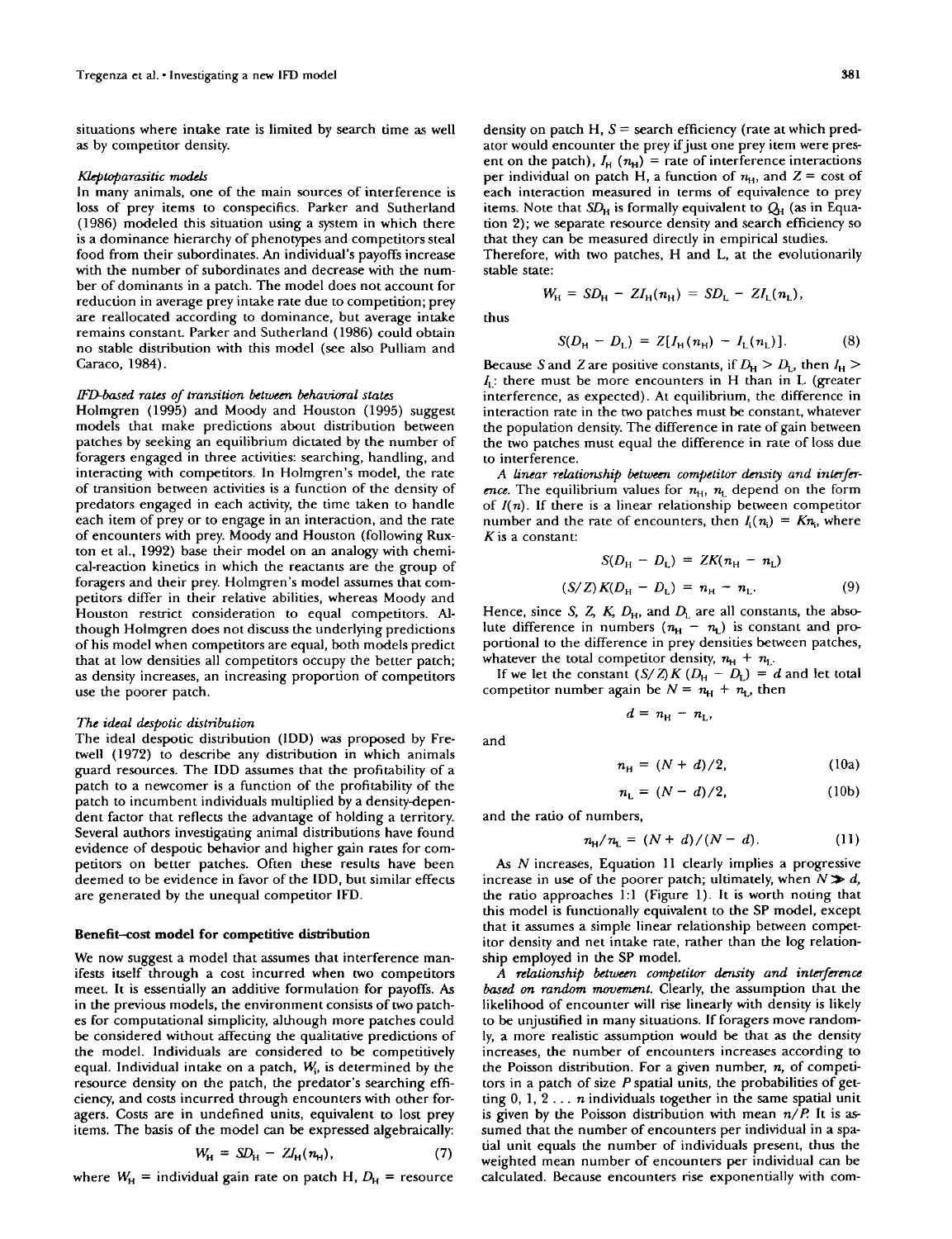

Total number of foragers (N)

### **Figure 1**

Predictions of the benefit-cost interference model with a linear relationship between encounter rate and competitor density. The graph shows the equilibrium proportion of foragers choosing to use the better patch at different overall forager densities and different absolute patch qualities when  $S = 0.005$ ,  $Z = 0.1$ .

petitor density, *d* is no longer a constant. The equilibrium (net gains on both patches equal) must now be solved iteratively.

This change in the influence of density on the likelihood of encountering another forager leads to very different quantitative distributions, as shown in Figure 2. Because  $S/Z$  acts as a single constant (see Equations 8 and 9), it is the ratio, not the absolute values, of  $S$  and  $Z$  that determine the distribution. Changing the value of *S/Z* has the same qualitative effect on the predicted distribution as changing absolute patch qualities, as can be seen in Figures 2 and 3. Increased forager density always leads to greater relative use of the poorer patch if  $I$  increases with  $n$  in this additive model, whether this relationship is linear or exponential.

## *Comparison of the benefit—cost model and the SP model*

Because the IFD is the result of individual behavior, the choice of model to apply to a particular system will depend on the underlying behavior of the species concerned. The lack of specifically designed experiments on interference distributions makes it difficult to suggest which species will be best described by any particular formulation.

There are a number of important differences in the assumptions and predictions made by the SP model and by our additive benefit-cost model. The benefit-cost model does not predict that there will be a constant ratio of competitors between patches as in SP. At low density, the poorer patch may be ignored completely. It would be possible to generate such effects within the SP model by allowing *m* to vary with competitor density. However, this would greatly complicate empirical determination of *m,* making quantitative predictions much more difficult.

In the SP model, *m* dictates implicidy how changes in competitor density affect intake rate. In the benefit-cost model,



Total number of foragers (N)

# **Figure 2**

Predictions of the benefit-cost model with the relationship between encounter rate and competitor density according to the Poisson distribution (see text). The graph shows the proportion of foragers choosing to use the better patch at different overall densities and different absolute patch qualities (but equal relative patch qualities) when  $S = 0.005$ ,  $\vec{Z} = 0.1$ .



Total number of foragers (N)

# **Figure** 3

The proportion of foragers choosing to use the better patch at different overall forager densities and different encounter costs (Z) in the Poisson model when  $S = 0.001$ . The two patches are of the same size and one contains twice the resources of the other ( $D_H$  = 60,  $D_L = 30$ .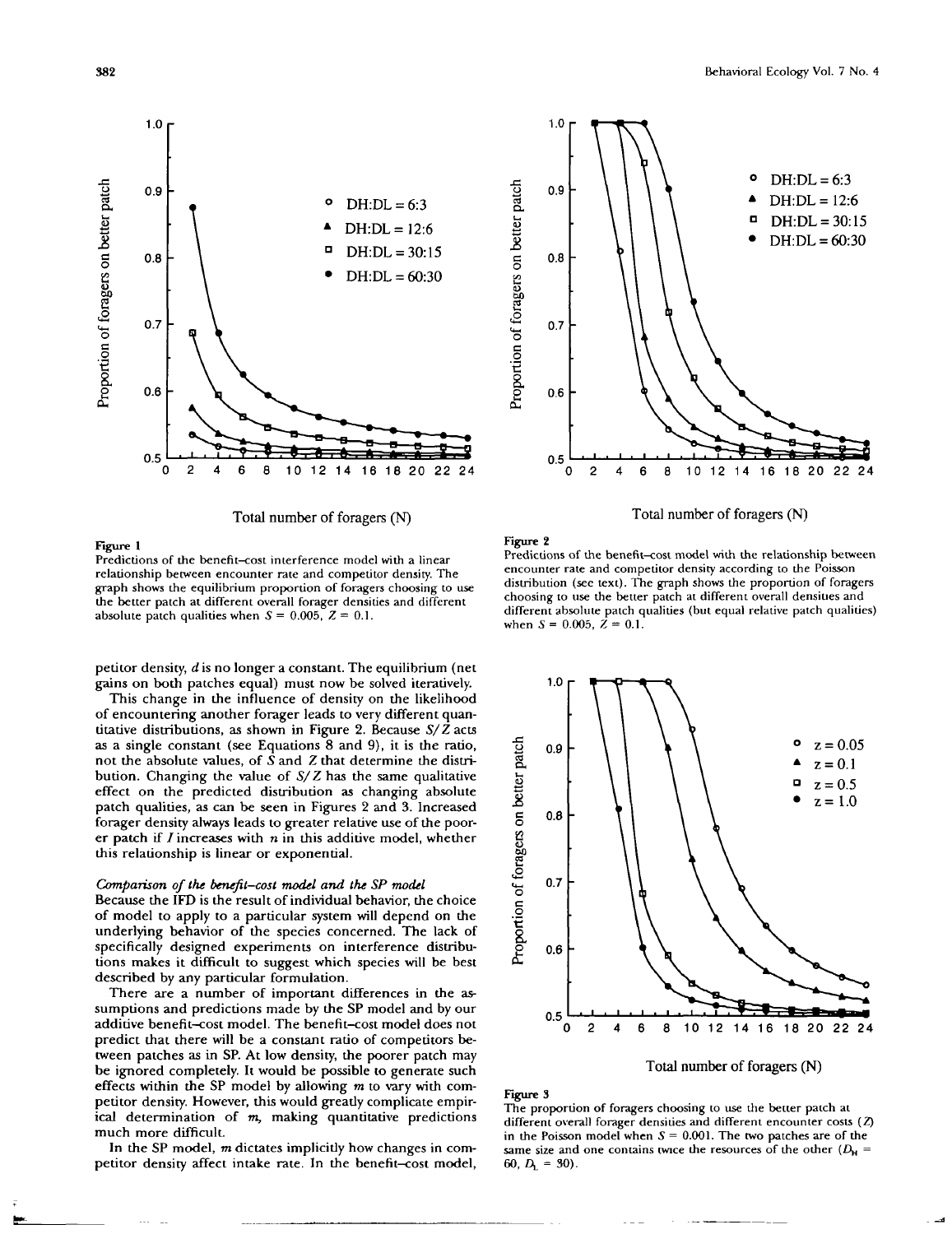

Ratio of maximum intake on better patch to total maximum intake

### Figure 4

The proportion of foragers on the better patch in relation to the proportion of total maximum intake achievable there,  $Q_H/(Q_H +$  $Q_1$ ), as predicted by the SP model.

the effect of interference is explicit (here by using either a linear relationship between density and costs or a Poisson distribution). If the Poisson distribution is used, because each successive competitor entering a patch has more impact on intake rate than the last, our model is analogous to an SP model in which  $m > 1$ .

The additive model exposes the influence of a wider set of biological parameters. In the SP model, only relative patch qualities and *m* are considered, whereas in the benefit-cost model, the total population size, absolute patch values, encounter costs, patch sizes, and search efficiency all explicitly influence die optimal solution. However, the weakness in the SP model is also one of its main strengths. An important reason die original ecological models (on which SP is based) were structured after Equation 2 is that by considering only the relative values of patches, it is possible to apply die theory without measuring absolute patch qualities, something that it is extremely difficult to do.

The additive model is narrower in applicability than the multiplicative model because only interference due to encounters is modeled. Continuous input situations, which can be modeled using the same equations as interference with the SP model, are explicidy not considered. However, different types of competitive situations will have different implications for distribution, and each will require a different explicit dieoretical treatment It is likely diat die main reason current IFD dieory works well for continuous input and less well for odier situations is diat continuous input is modeled explicidy by *m =* 1 in Equation 2. Odier situations have not been die subject of exact models.

Even die more sophisticated version of die benefit-cost model in which encounters occur widi a frequency dictated by die Poisson distribution is likely to be an oversimplification in many situations. Animals incurring costs upon encountering conspecifics are likely to avoid interactions, so die relationship between density and encounter rates will be complex



Proportion of resources on better patch

#### Figure 5

The proportion of foragers on the better patch in relation to the proportion of total resources occurring there,  $D_H/(D_H + D_L)$ , as predicted by the benefit-cost IFD model with a linear relationship between forager density and encounter frequency, when  $S = 0.005$ .

and difficult to predict. However, it might be possible to measure such parameters experimentally.

The proportion of foragers on die better patch relative to the proportion of maximum intake per capita on that patch has a different relationship in the two models. This is illustrated in Figures 4-6.

Two important differences between die models can be seen in Figures  $4-6$ . First, it is apparent that when all the resources occur on one patch in SP, because costs are manifested only



Proportion of resources on better patch

## Figure 6

The proportion of foragers on the better patch in relation to the proportion of total resources occurring there,  $D_H/(D_H + D_l)$ , as predicted by die benefit—cost IFD model with relationship between forager density and frequency of encounters according to die Poisson distribution when  $S = 0.005$ .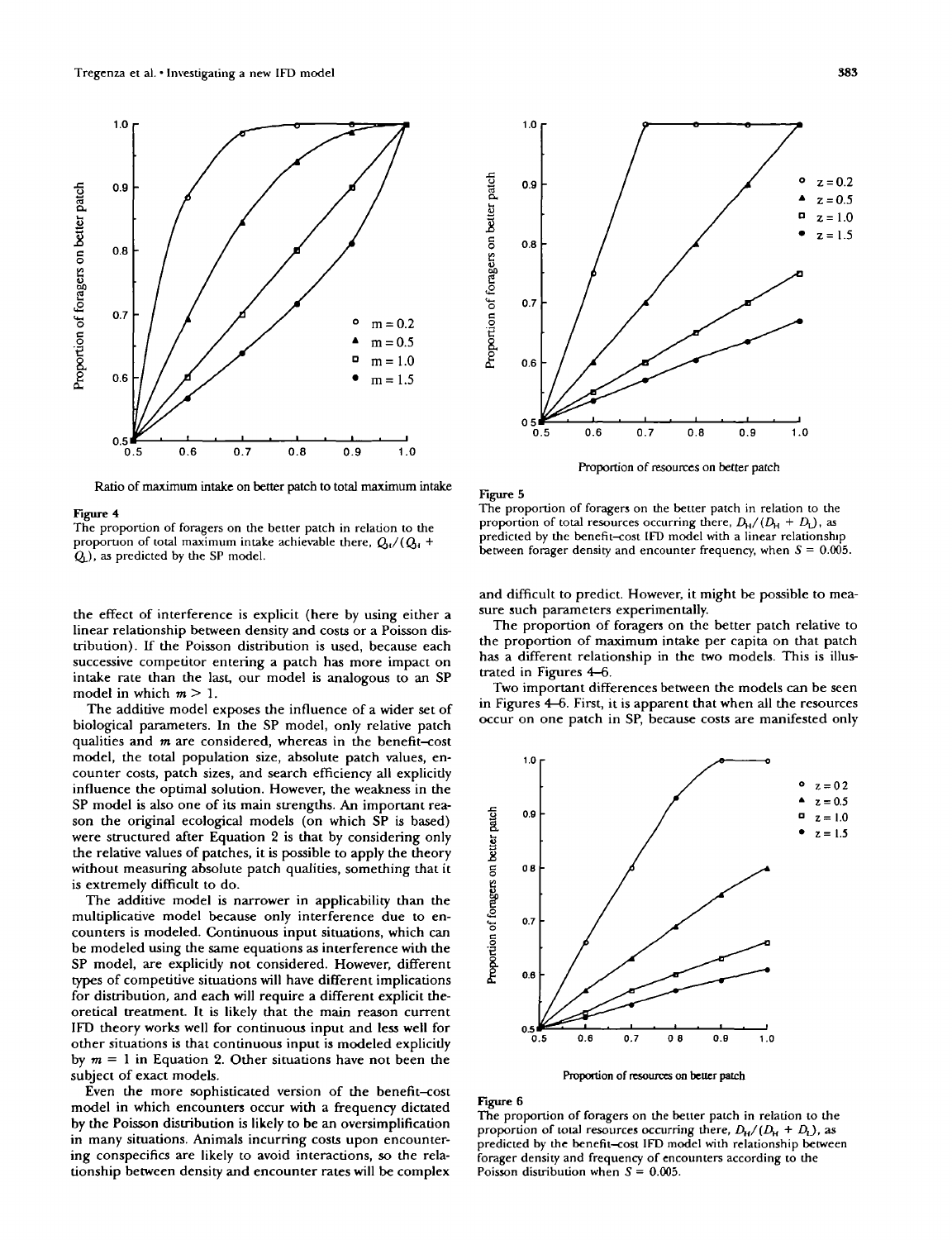ż

**Table 1**

**Summary of noncontinuous input studies of competitive distribution, with consideration of whether each provides evidence for or against any ideal free distribution (1FD) model**

| Reference                      | <b>Species</b>               | Result                                                                                                                                        | Strong evidence for or<br>against any model?                                                      | Consistent with any model?<br>(weak evidence)                                          |
|--------------------------------|------------------------------|-----------------------------------------------------------------------------------------------------------------------------------------------|---------------------------------------------------------------------------------------------------|----------------------------------------------------------------------------------------|
| Andren (1990)                  | .Jay                         | Jays in dense forest showed<br>highest success; territoriality<br>results in unequal resource<br>partitioning                                 | No                                                                                                | Consistent with ideal<br>despotic distribution, but<br>evidence is nonquantitative     |
| <b>Buxton</b> (1981)           | Shelduck                     | Spent less time feeding in areas<br>of dense prey                                                                                             | Conflicts with all models                                                                         | No                                                                                     |
| Fortier and Harris (1989)      | Marine fish larvae           | Post-larval stages of copepod<br>feeders distributed in direct<br>proportion to resources                                                     | No                                                                                                | Consistent with equal<br>competitor IFD                                                |
| Goss-Custard et al. (1984)     | Oystercatcher                | Average intake differs consistently No<br>between mussel beds                                                                                 |                                                                                                   | Consistent with unequal<br>competitor IFD                                              |
| Goss-Custard et al. (1992)     | Oystercatcher                | Greater spreading out across<br>patches occurred as forager<br>density increased                                                              | Conflicts with Sutherland's<br>model, since density affects<br>patches used                       | No                                                                                     |
| Jakobsen and Johnsen<br>(1987) | Daphnia pulex                | Both patches depleted to same<br>level. Proportionally more use of<br>better patch at lower food density                                      | Conflicts with Sutherland's No<br>model, since density affects<br>patches used                    |                                                                                        |
| Korona (1990)                  | Flour beetles                | With low travel costs, the number<br>of ovipositing beetles<br>corresponded to the amount of<br>flour on each patch                           | No                                                                                                | Consistent with equal<br>competitor IFD, but intake<br>rates not measured              |
| Messier et al. (1990)          | Muskrat                      | Different survival rates between<br>patches. Some individuals gained<br>higher fitness via resource<br>monopolization                         | Conflicts with Sutherland's<br>model, since density affects despotic distribution<br>patches used | Consistent with ideal                                                                  |
| Monaghan (1980)                | Herring gull                 | Average intake about five times<br>higher in better areas of rubbish<br>tip                                                                   | No                                                                                                | Consistent with unequal<br>competitor IFD                                              |
| Morris (1989)                  | White-footed mice            | Fitness of mice was not<br>significantly different between<br>three habitats                                                                  | No                                                                                                | Consistent with equal<br>competitor IFD, but<br>individual differences not<br>measured |
| Nishida (1993)                 | Coreid bugs                  | Males in bigger aggregations were No<br>more successful despite identical<br>competitive ability                                              |                                                                                                   | No; may be due to<br>perceptual constraints                                            |
| Perusse and Lefebvre<br>(1985) | Feral pigeons                | Smaller food patches led to<br>greater dispersal across patches.<br>Large patches led to grouped<br>sequential exploitation                   | Conflicts with Sutherland's<br>model, since not all food<br>patches are used                      | Small food patch<br>experiment is consistent<br>with equal competitor IFD              |
| Power (1984)                   | Loricariid catfish           | Growth rate of algae in sunny<br>and shaded pools was equal as a<br>result of foraging by catfish                                             | No                                                                                                | Consistent with equal<br>competitor IFD                                                |
| Sibly and McCleery<br>(1983)   | Herring gull                 | Average intake consistently higher No<br>on open up than elsewhere                                                                            |                                                                                                   | Consistent with unequal<br>competitor IFD                                              |
| Sutherland (1982)              | Oystercatcher                | Average intake differed between<br>parts of cockle bed                                                                                        | No                                                                                                | Consistent with unequal<br>competitor IFD                                              |
| Talbot and Kramer<br>(1986)    | <b>Guppies</b>               | Proportion of fish in a habitat<br>correlated with food suply, but no<br>fit to IFD                                                           | No                                                                                                | No; may be due to<br>perceptual constraints                                            |
| Thompson (1981)                | Shelduck                     | Time spent feeding similar<br>between areas with different prey<br>densities                                                                  | No                                                                                                | No; may be due to<br>perceptual constraints                                            |
| Thompson (1984)                | Lapwing and<br>golden plover | Rate of intake greater in fields<br>where prey was most abundant.<br>Increase in density led to a<br>change in proportional use of<br>patches | Conflicts with Sutherland's No<br>model, since density affects<br>patches used                    |                                                                                        |
| Zwarts and Drent (1981)        | Oystercatcher                | Intake constant in years of<br>different mussel availability                                                                                  | No                                                                                                | Consistent with equal<br>competitor IFD                                                |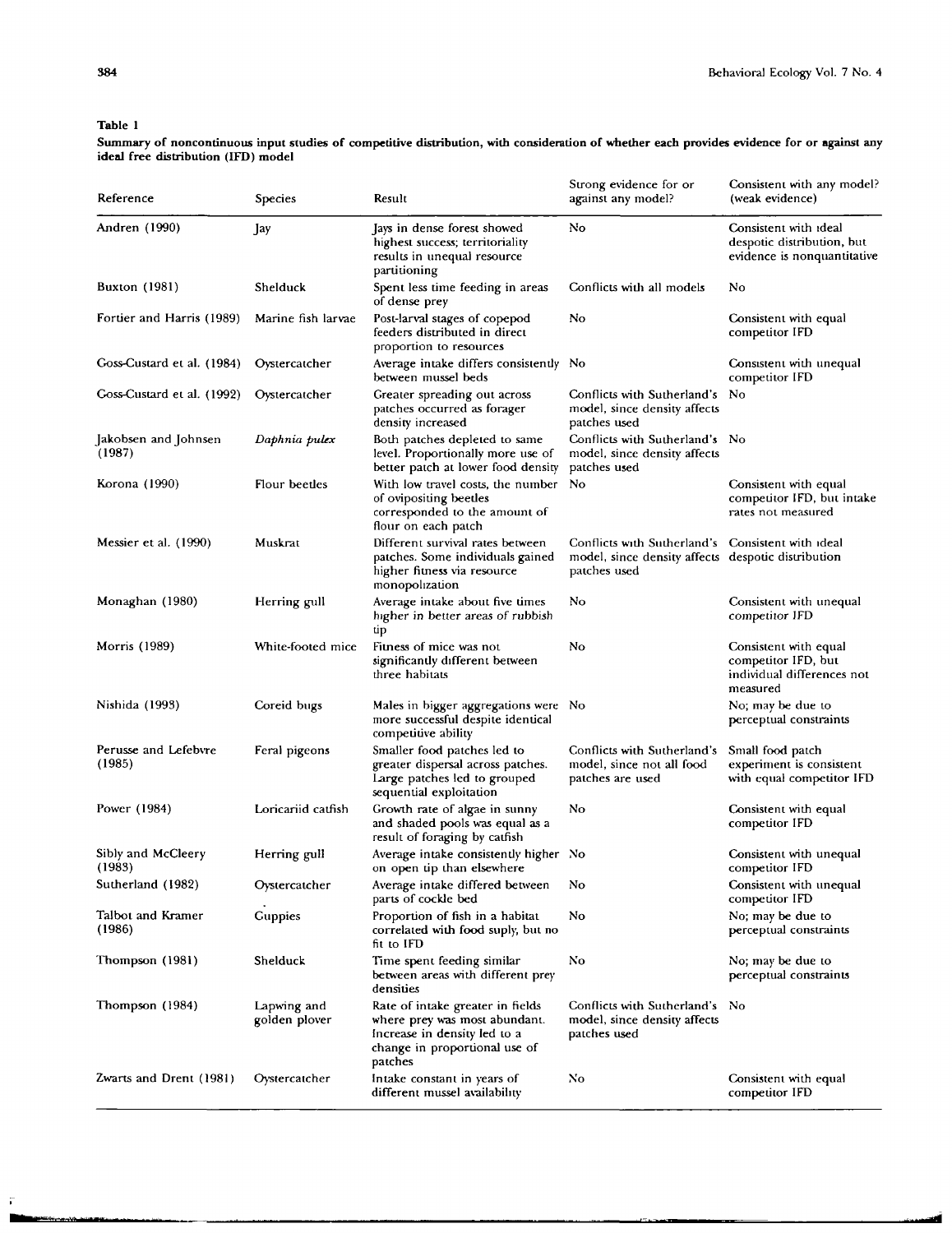as a reduction in intake rate, all the competitors must be found on that patch. In the benefit-cost model, because costs are independent, they can theoretically exceed benefits on either patch. Hence, when encounter costs are high, increasing population density could theoretically lead to negative gains on patches. In practice, at the point of zero gains, further increases in density of competitors on the patch would cease, and further increases simply add to the off-patch population. At equilibrium, some competitors would remain off patches and all would receive equal (zero) payoffs. This commonly occurs in territorial species in which some individuals do not hold territories and, as a result, may be unable to reproduce (e.g., Smith and Arcese, 1989). This situation can be explained if gains achieved as a result of being on the patch are bought at the expense of future costs, such as shorter life span. In this case, diose animals not using the patch are effectively waiting to do so.

Second, in the benefit-cost model, if encounter rates rise linearly with forager density, then there is also a linear relationship between proportion of individuals on the good patch and the proportion of resources occurring diere. If encounter rates rise increasingly with forager density, as predicted by random encounters, then the proportion of competitors using the better patch always rises more slowly than in the linear model. In comparison, in SP the shape of the curve relating proportion of total maximum intake achievable on the good patch to the proportion of competitors occurring there is a function of the strength of interference,  $m$ .

#### **Review of empirical tests of interference IFD**

The predictions and assumptions of IFD models have been tested in many experiments. Those prior to 1985 are reviewed by Parker and Sutherland (1986: Table 1), whose table we have modified by including comment on which model explains the results of experiments and observations. We have also added the results of work published after 1985.

Table 1 shows that, so far, no experiment or field study has produced results diat fulfil any of the unique predictions of the interference IFD models outlined. It is important to note that although no specific support for an ideal free interference model has been found, there have not been any studies to date that have been designed to test the specific predictions of die various interference IFD models, and hence die necessary data have not been collected. However, of the six experiments that conflict with Sutherland's (1983) model, five do so due to a lack of agreement with the prediction that changes in competitor density would not lead to changes in proportional patch use. This suggests diat diis prediction, which is an intrinsic feature of die model, may not apply to many systems.

Our benefit-cost formulation illustrates that an equally plausible model can be constructed diat generates an alternative prediction: die proportion of competitors on poorer patches rises widi increasing population density. This pattern is seen (Table 1) in several empirical tests.

This work was supported by a Natural Environment Research Council Studentship (CT 4/9 1/TL S/30) to T.T. and a Biotechnology and Biological Sciences Research Council Senior Fellowship to GAP. We thank Marcel Visser for comments that greatly improved the manuscript.

## **REFERENCES**

Andren H, 1990. Despotic distribution, unequal reproductive success, and population regulation in the jay *Garrulus glandarius* L. Ecology 71:1706-1803.

- Buxton NE, 1981. The importance of food in the determination of the winter flock sites of the shelduck. Wildfowl 32:79-87.
- Fortier L, Harris RP, 1989. Optimal foraging and density dependent competition in marine fish larvae. Mar Ecol 51:19-33.
- Fretwell SD, 1972. Populations in a seasonal environment. Princeton; New Jersey: Princeton University Press.
- Fretwell SD, Lucas HJ Jr, 1970. On territorial behaviour and other factors influencing habitat distribution in birds. Acta Biotheor 19: 16-36.
- Goss-Custard JD, 1980. Competition for food and interference amongst waders. Ardea 68:31-52.
- Goss-Custard JD, Caldow RWG, Clarke RT, 1992. Correlates of the density of foraging oystercatchers *Haemotopus ostmlegus* at different population sizes. J Anim Ecol 61:159-173.
- Goss-Custard JD, Clarke RT, Durell SEA, 1984. Rate of food intake and aggression of oystercatchers Haemotopus ostralegus on the most and least preferred mussel *Myltlus edulis* beds of the Exe estuary. J Anim Ecol 53:233-245.
- Hassell MP, Varley GC, 1969. New inductive model for insect parasites and its bearing on biological control. Nature 223:1133-1136.
- Holmgren N, 1995. The ideal free distribution of unequal individuals: predictions from a behaviour-based functional response. J Anim Ecol 64:197-212.
- Jakobsen PJ, Johnsen GH, 1987. Behavioural response of the water flea *Daphnia pulex* to a gradient of food concentration. Anim Behav 35:1891-1895.
- Korona R, 1989. Ideal free distribution of unequal competitors can be determined by the form of competition. J Theor Biol 138:347- 352.
- Korona, R, 1990. Travel costs and the IFD of ovipositing female flour beetles, Tribolium confusum. Anim Behav 40:186-187.
- Messier F, Virgl JA Marinelli L, 1990. Density-dependent habitat selection in muskrats: a test of the ideal free distribution model. Oecologia 84-380-385.
- Milinski M, Parker GA, 1991. Competition for resources. In: Behavioural ecology: an evolutionary approach, 3rd ed (Krebs JR, Davies NB, eds). Oxford: Blackwell; 137-168.
- Monaghan P, 1980. Dominance and dispersal between feeding sites in the Herring gull *(Larus argentalus).* Anim Behav 28:521-527.
- Moody AL, Houston AI, 1995. Interference and the ideal free distribution. Anim Behav 49:1065-1072.
- Morris W, 1989. Density dependent habitat selection: testing the theory with fitness data. Evol Ecol 3:80-94.
- Nishida T, 1993. Spatial relationships between mate acquisition probability and aggregation size in a gregarious coreid bug *(Colpula lativentris):* a case of the ideal free distribution under perceptual constraints. Res Popul Ecol 35:45-56.
- Orians GH, 1969. On the evolution of mating systems in birds and mammals. Am Nat 103:589-603.
- Parker GA, 1970. The reproductive behavior and the nature of sexual selection in *Scatophaga stercoraria* L. II. The fertilization rate and the spatial and temporal relationships of each sex around the site of mating and oviposition. J Anim Ecol 39:205-228.
- Parker GA, 1978. Searching for mates. In: Behavioural ecology: an evolutionary approach, 1st ed (Krebs JR, Davies NB, eds). Oxford: Blackwell; 214-244.
- Parker GA, Sutherland WJ, 1986. Ideal free distributions when individuals differ in competitive ability: phenotype limited ideal free models. Anim Behav 34:1222-1242.
- Perusse D, Lefebvre L, 1985. Grouped sequential exploitation of food patches in a flock feeder, the feral pigeon. Behav Proc 11:39-52.
- Power ME, 1984. Habitat quality and the distribution of algae-grazing catfish in a Panamanian stream. J Anim Ecol 53:357-374.
- Pulliam HR, Caraco T, 1984. Living in groups: is there an optimal group size? In: Behavioural ecology: an evolutionary approach, 2nd ed (Krebs JR, Davies NB, eds). Oxford: Blackwell; 122-147.
- Ruxton GD, Gurney WSC, Roos AM, 1992. Interference and generation cycles. Theor Popul Biol 42:235-253.
- Sibly RM, McCleery RH, 1983. The distribution between feeding sites of herring gulls breeding at Walney island, U.K. J Anim Ecol 52: 51-68.
- Smith JNM, Arcese P, 1989. How fit are floaters? Consequences of alternative behaviors in a nonmigratory sparrow. Am Nat 133:830- 845.

Sutherland WJ, 1982. Spatial variation in the predation of cockles by